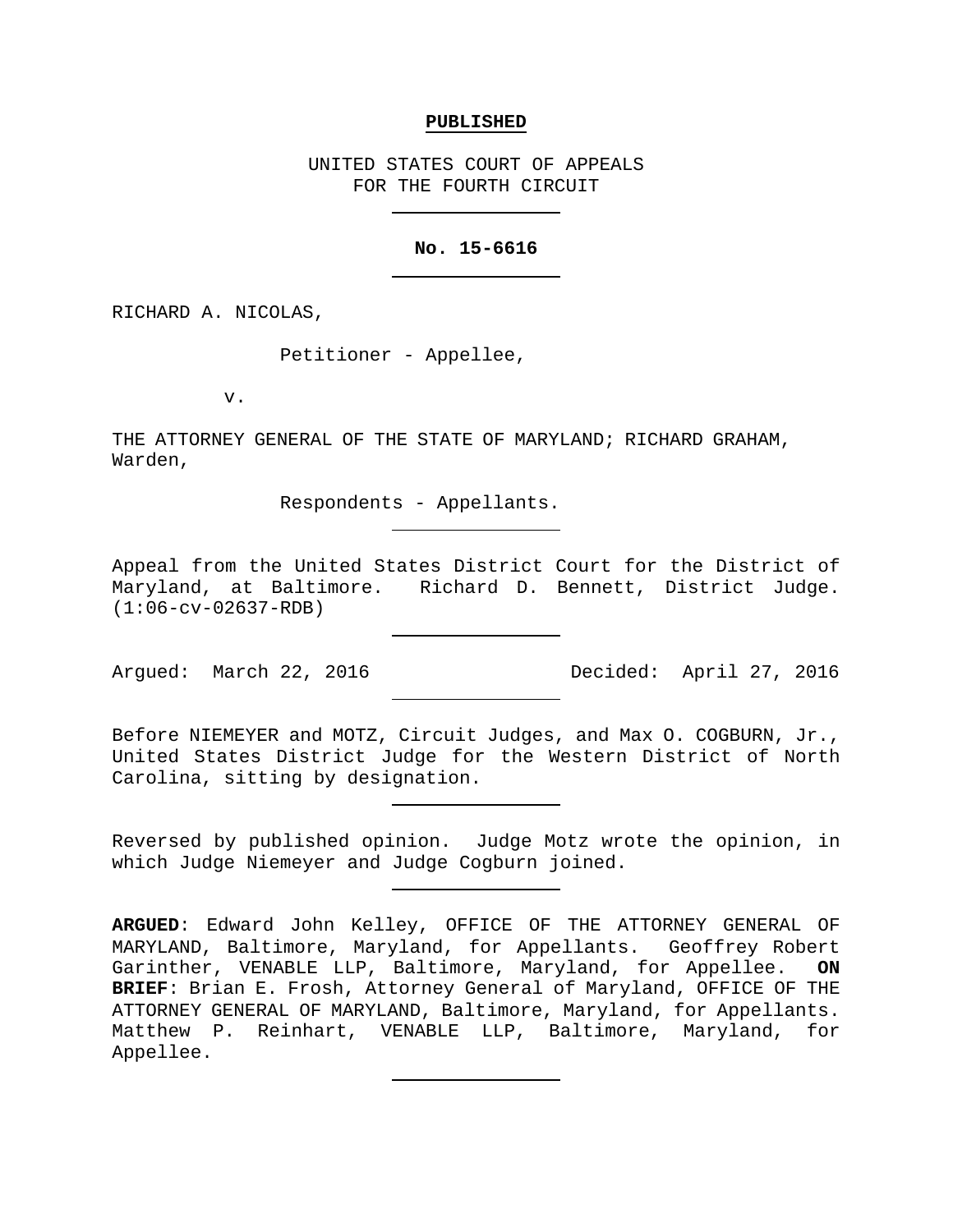DIANA GRIBBON MOTZ, Circuit Judge:

In 1997, a Baltimore City jury convicted Richard Nicolas of murdering his infant daughter. Years later, Nicolas sought habeas relief, arguing that the State failed to disclose favorable, material evidence in violation of its obligations under Brady v. Maryland, 373 U.S. 83 (1963). The Maryland post-conviction courts considered and rejected his Brady claim. Nicolas then petitioned for a writ of habeas corpus in federal court, which the district court granted. Given the deference that federal law requires to state court judgments in such cases, we must reverse.

# I.

#### A.

On July 26, 1996, two-year-old Aja Nicolas was shot and killed while visiting with her father, Richard Nicolas. Aja lived with her mother. Nicolas had picked her up that Friday evening with plans to see a movie at a local mall. Nicolas bought a ticket for the movie Pinocchio, and before the movie he and Aja took a photo booth picture together. The movie ended around 9:45 P.M.

According to Nicolas, things went horribly wrong on the drive back to Aja's mother's home. Nicolas told police that a car started following closely behind him and "driving crazy." When Nicolas turned off onto Bowley's Lane, the erratic car followed and bumped his vehicle. Nicolas told police that he then stopped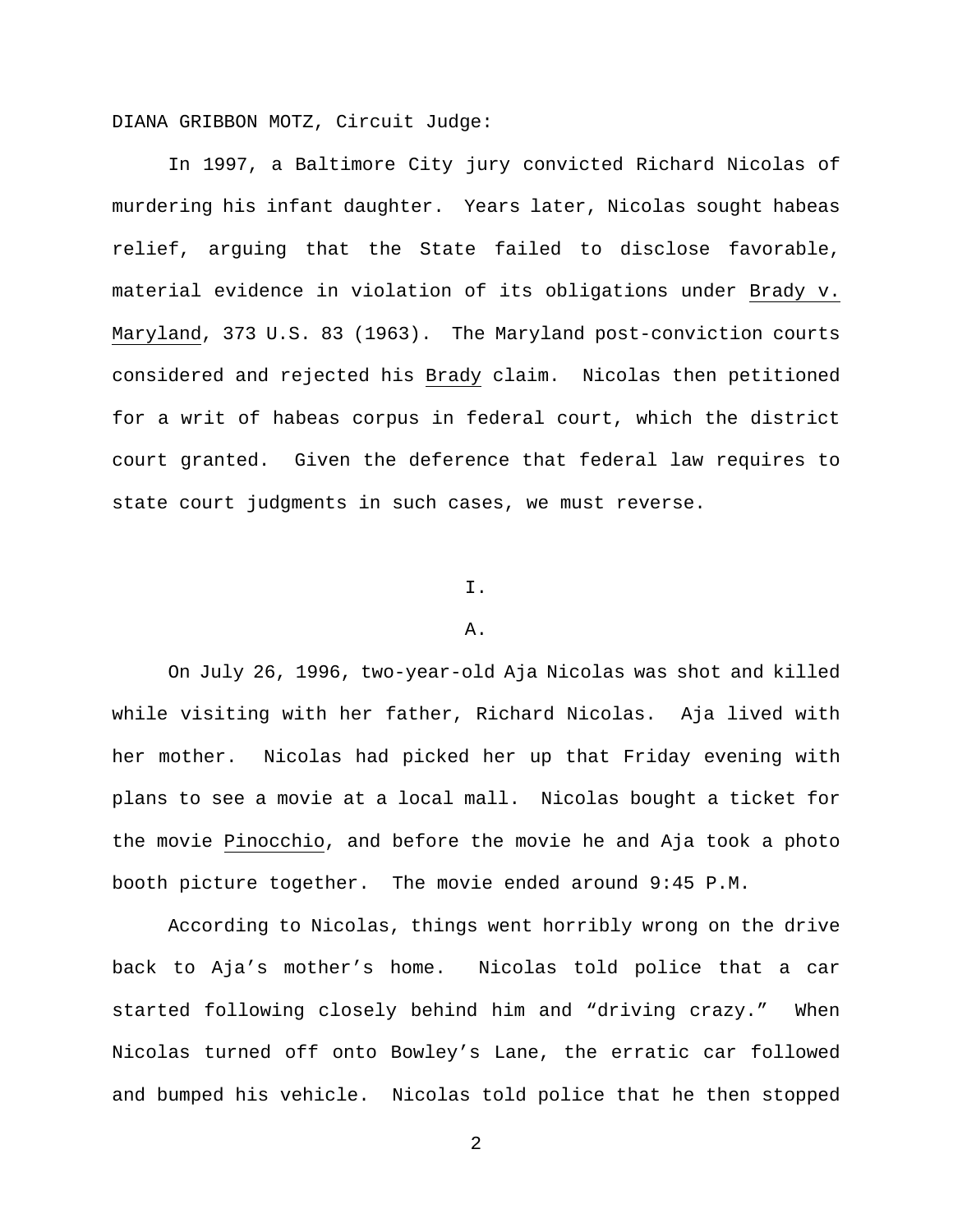and got out to confront the other driver. While Nicolas was walking around his vehicle, he heard a gunshot and saw the other car drive off.

Seeing Aja slumped over in her seat, Nicolas assumed she had been shot and ran to a nearby convenience store to call for help. In response, Officer Fred Hannah arrived at the convenience store just minutes later, around 10:00 P.M. He and Nicolas then returned to the car and found Aja dead. Officer Hannah and Nicolas removed Aja from the car and laid her on her back. She had been shot in the head on the left side of her face.

The State did not believe Nicolas's story. Its theory of the case was that, after obtaining the photo booth picture, Nicolas himself shot Aja. According to the State, Nicolas then left Aja laying on her side in the car and went to see the 8:00 P.M. Pinocchio showing alone. The State argued that after the movie, Nicolas drove to Bowley's Lane, ran to the convenience store, and fabricated the tale of the rogue aggressive driver.

The State presented its largely circumstantial case over a fourteen-day trial. It argued that Nicolas never wanted to take responsibility for Aja, the product of a one-night stand, and had even asked Aja's mother to obtain an abortion. Nicolas, because he was behind in court-ordered child support, was having his wages garnished and yet had recently obtained life insurance for Aja. In response, Nicolas offered evidence that the Gerber life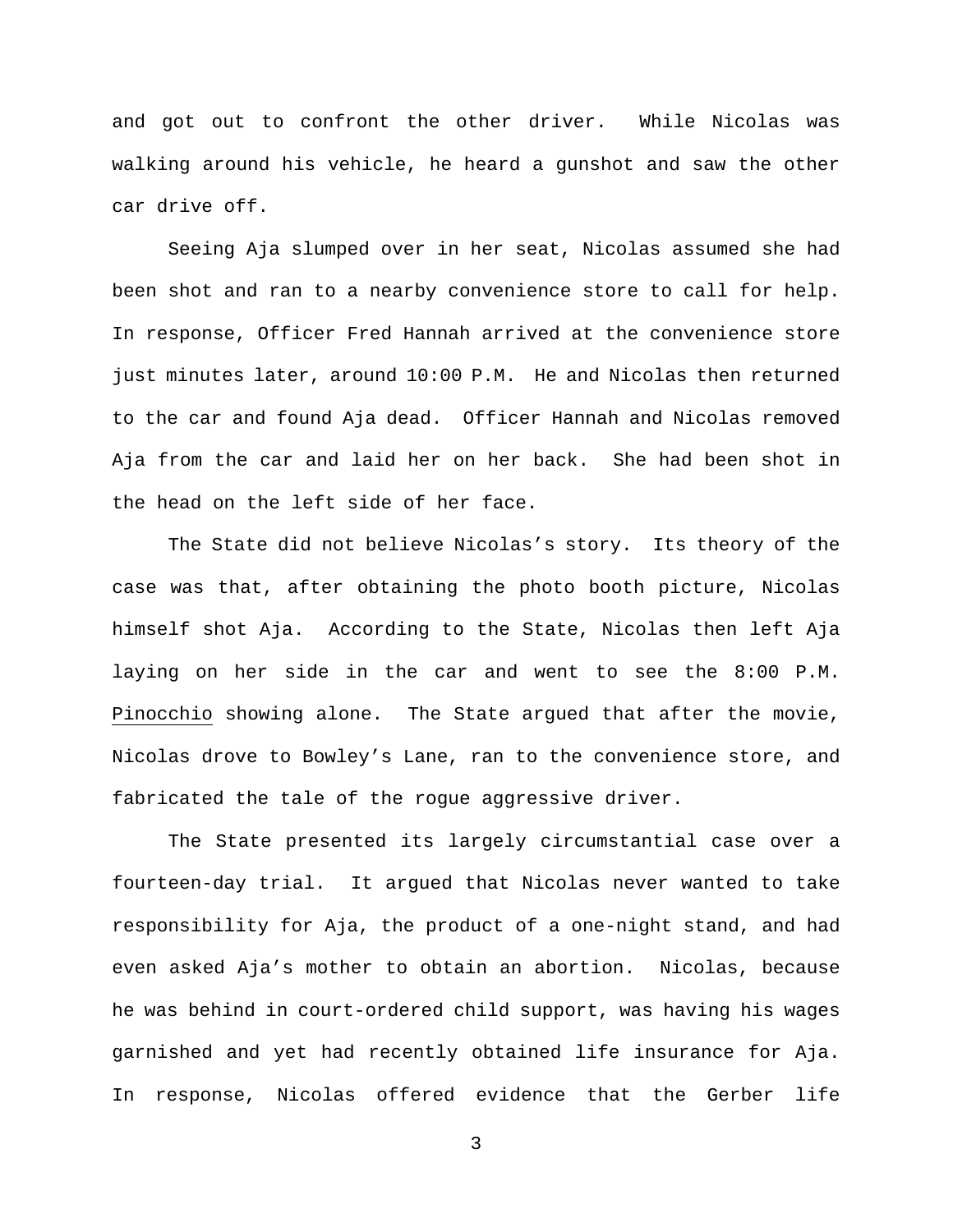insurance policy he purchased was marketed as a way to save for a child's future, and that he had become more involved in Aja's life as she grew older.

Additionally, the State emphasized that Nicolas was a gun enthusiast who previously owned the type of weapon and ammunition used to kill Aja. The State never found the murder weapon, however, nor directly connected any of Nicolas's guns or ammunition to the murder.

Several witnesses testified for the State that Nicolas's demeanor was very calm on the night of the murder, unlike that one would expect from a father whose toddler had just been murdered. Nicolas's explanation was that he has a debilitating stutter that requires him to calm himself, or else he is completely unable to speak. The State also highlighted inconsistencies in Nicolas's story, the gunshot residue (a small amount) found on Nicolas's left hand, and the improbability of the shooting occurring the way Nicolas claimed.

The State's strongest evidence was testimony from the medical examiner on lividity, i.e., how the blood settled in Aja's body. Because lividity was fixed on her back and her left side, the medical examiner, Dr. Dennis Chute, opined that Aja must have died about two hours before Nicolas and Officer Hannah moved her onto her back. Otherwise, the blood would not have had time to settle on her side. Nicolas argued that, as the State's forensic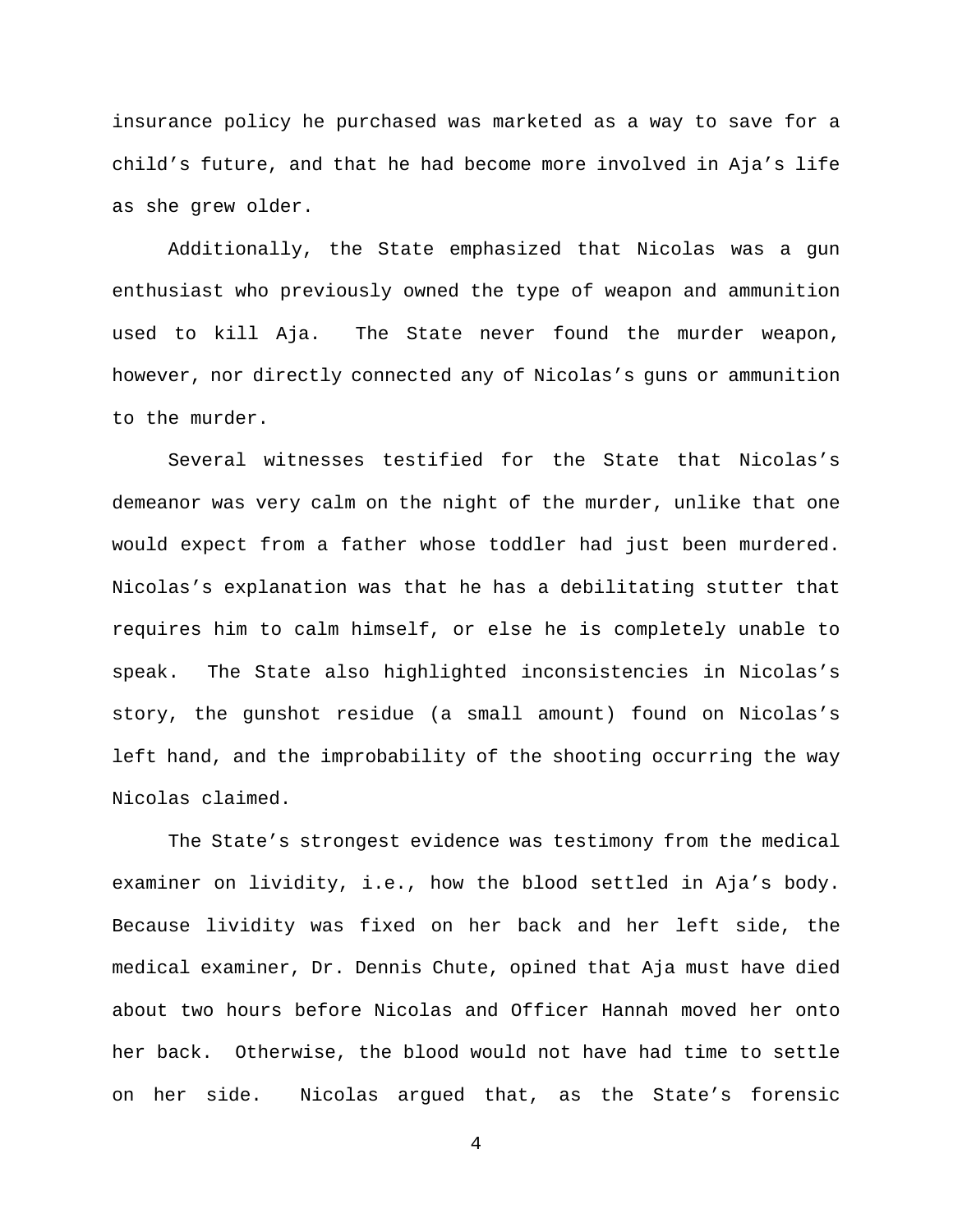investigator noted in her report, Aja was still warm and rigor mortis had not yet set in when the police arrived. Still, Nicolas's main response to Dr. Chute's expert opinion was simply his own testimony: that Dr. Chute must be wrong because Nicolas was there and knew the shooting occurred at around 9:45 P.M. In closing, the State emphasized that Nicolas could not "get past the issue of lividity." The jury convicted Nicolas in less than three hours.

## B.

Nicolas appealed, and in 1998 the Court of Special Appeals of Maryland affirmed his conviction. Nicolas then filed a state petition for post-conviction relief. In 2005, the Circuit Court for Baltimore City denied relief, and the Court of Special Appeals summarily denied leave to appeal that ruling.<sup>1</sup>

Nicolas then filed a petition for a writ of habeas corpus pursuant to 28 U.S.C. § 2254 in the United States District Court for the District of Maryland. Through a Maryland Public Information Act request, his appointed counsel obtained police notes detailing two potential witnesses who authorities had interviewed during their investigation of Aja's death. One of the

<span id="page-4-0"></span> <sup>1</sup> Nicolas alleged prosecutorial misconduct related to the gunshot residue evidence and three ineffective assistance of counsel claims for failure to strike a juror, for failure to rebut the state expert's lividity testimony, and for requesting an erroneous jury instruction.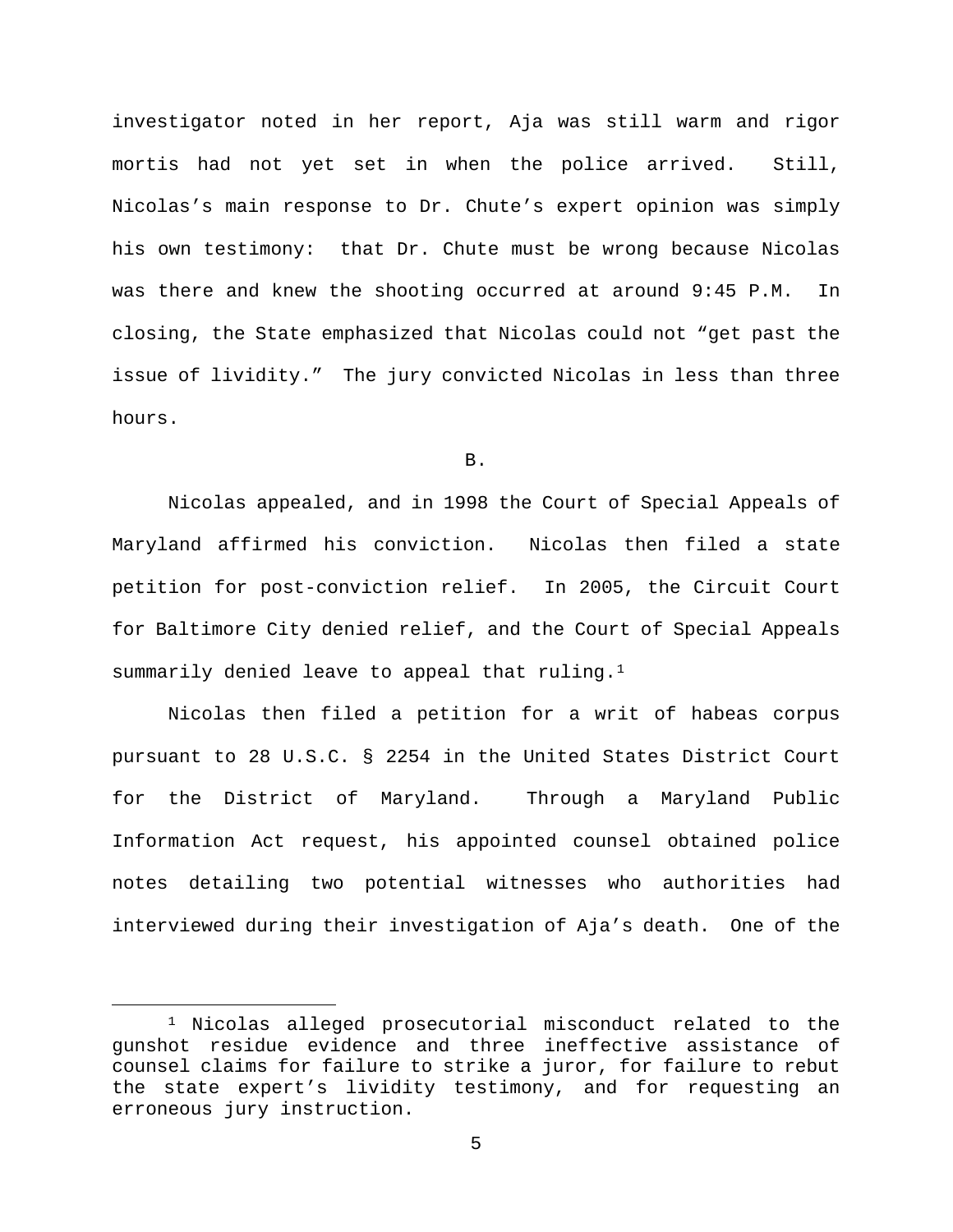witnesses had contacted police claiming to have "information about [the] killing of [the] two year old." The potential witnesses had been staying at a Holiday Inn about one-eighth of a mile from Bowley's Lane, where Aja was found dead. They both told police that they had heard a loud noise -- that sounded like a gunshot or a car backfiring -- on the night of Aja's death.

After speaking to the first potential witness, Jennifer McKinsey, investigators wrote:

She advised that she was going to her vehicle and observed a small vehicle at the bottom of the hill. As she was entering her vehicle she hers [sic] a loud popping sound like a gun shot. Mrs. McKinsey advises as she was exiting the parking lot the car sped off.

Police also recorded an interview with the second potential

witness, Richard Benson, and summarized it as follows:

Mr. Benson advises at approximately 10:00 P.M. he left out of the hotel to go to his vehicle which was parked on the hotel parking lot. [T]he witness states when he arrived at his vehicle he observed a light colored vehicle parked in the 6500 block of Frankford Ave., the vehicle appeared to have it's [sic] engine running and the dome light on inside. Mr. Benson states as he entered his vehicle he heard a loud noise like the car back fired [sic], at this time the vehicle sped off.

Benson described the noise as "a pretty loud bang." Prior to the Public Information Act request, the State had not disclosed to Nicolas the existence of these potential witnesses. Because Nicolas had not presented these documents to the state court, he filed a motion to reopen state post-conviction proceedings. The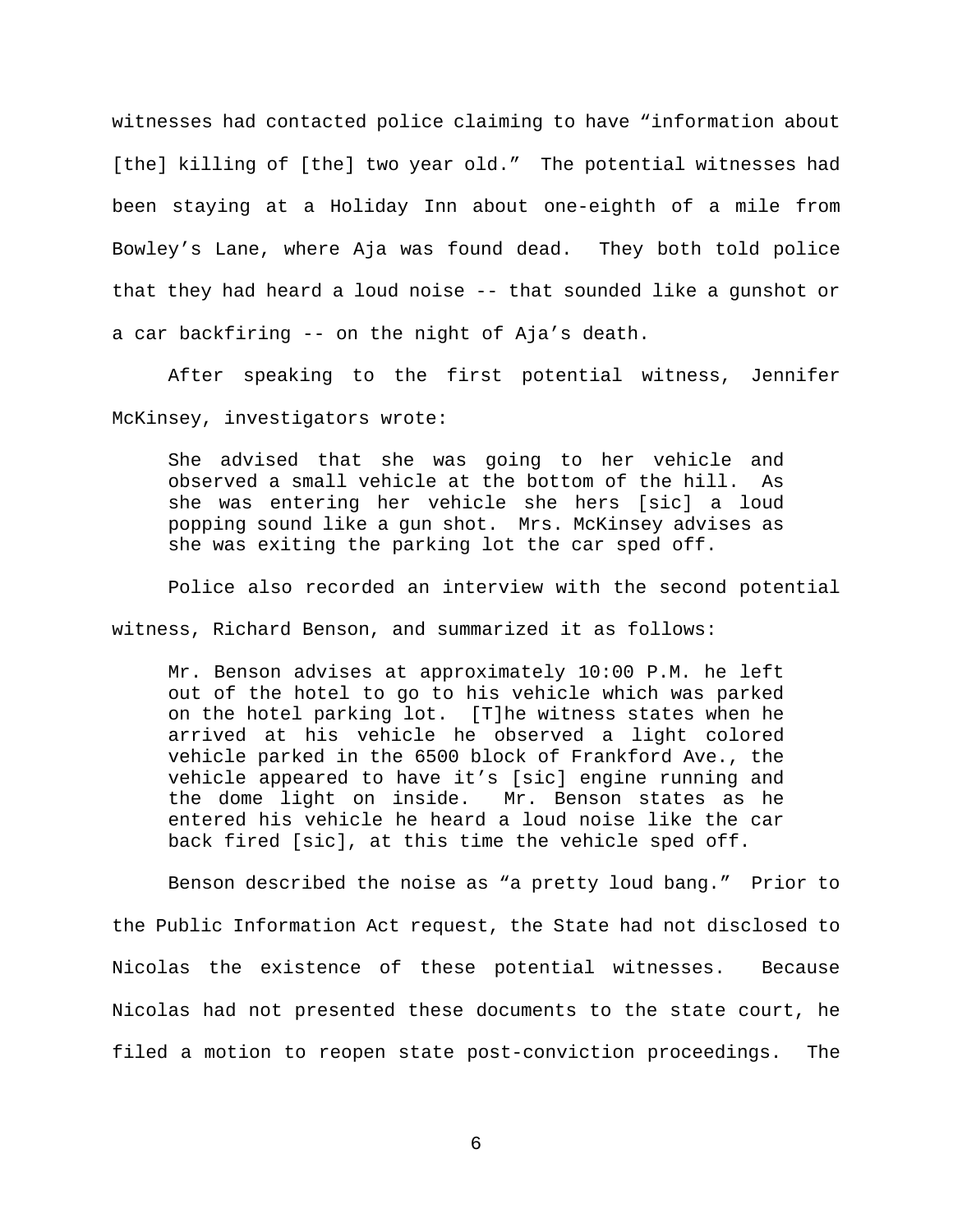district court stayed Nicolas's federal habeas proceedings while he exhausted state remedies.<sup>[2](#page-6-0)</sup>

Back in state court, Mr. Nicolas argued that the State's failure to disclose the witness statements violated Nicolas's rights under Brady v. Maryland, 373 U.S. 83 (1963). In 2010 the Circuit Court for Baltimore City denied the motion to reopen, finding that the statements were not favorable to Nicolas. It summarized the arguments on both sides and found:

[T]hese witnesses would have given testimony that, at best, conflicted with the theory of the case advanced by the Petitioner. Indeed, arguably the statements by the witnesses were more consistent with the State's theory of the case than the defense.

The Court of Special Appeals summarily denied Nicolas leave to appeal, and he returned to federal court for habeas review. The district court conducted an in camera review of the State's file, which led to additional discovery. In particular, the file contained two letters written by the trial prosecutors to Officer Hannah and Dr. Chute. The prosecutors thanked Officer Hannah for moving Aja, although it had been a violation of police protocol, writing:

<span id="page-6-0"></span> <sup>2</sup> Appointed counsel also obtained information that related to Nicolas's original post-conviction claims. Counsel interviewed Dr. Chute and obtained a letter from him explaining that lividity<br>by itself is unreliable for determining time of death. by itself is unreliable for determining time Additionally, counsel argued that, based on new developments in gunshot residue analysis, the evidence used to convict Nicolas was no longer accepted by the scientific community.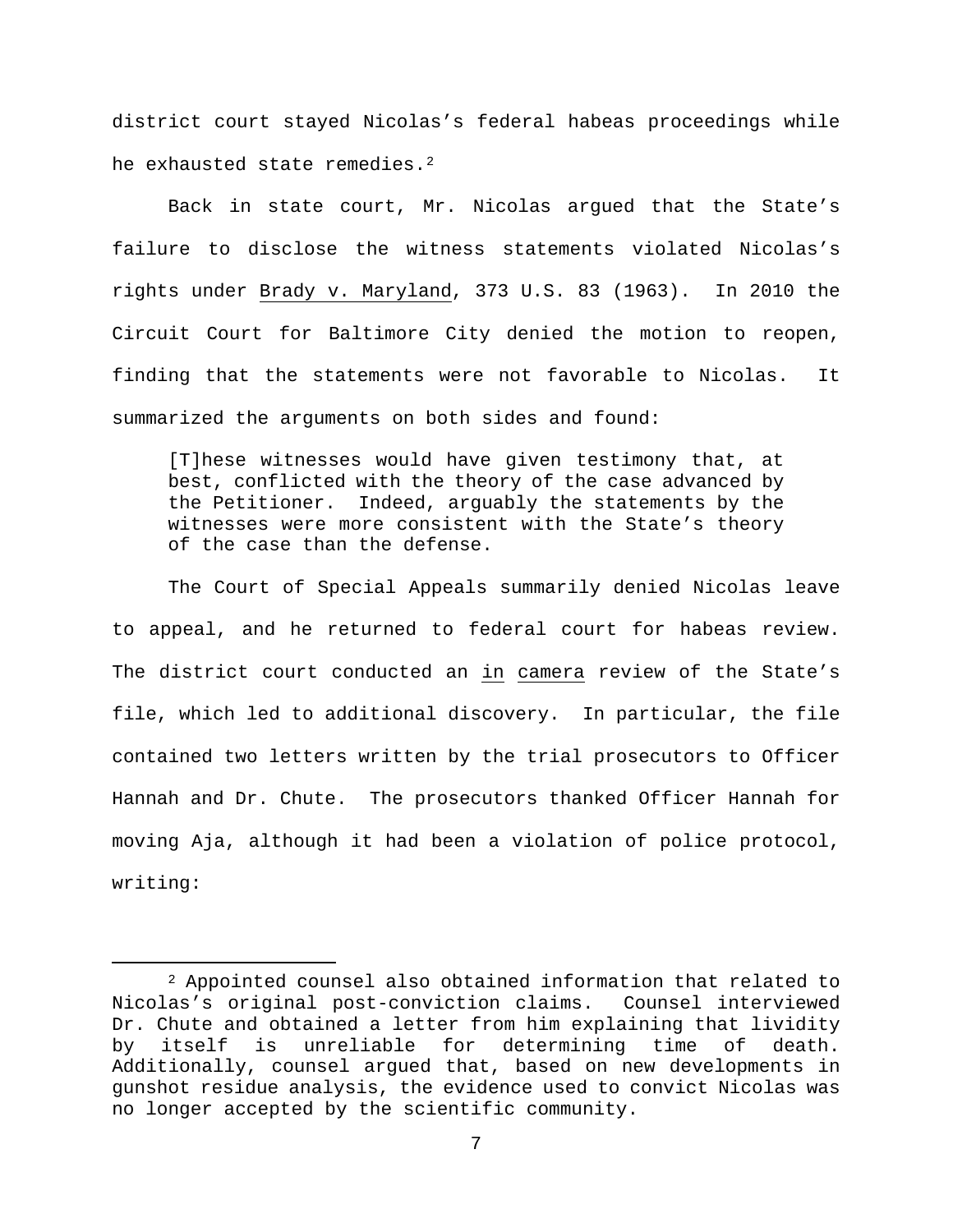Had you left her in the car, we would never have won this case. It is only because you did move her that the Medical Examiner saw the fixed lividity on her left side and her back when the autopsy was done. This fact was the whole case. Lividity made everything Nicolas said a boldfaced lie.

In their letter to Dr. Chute, the prosecutors similarly emphasized the importance of the lividity testimony, explaining:

The jury was only out for two hours, which is a very short time considering that the trial lasted for fourteen days. We are 100% certain that your testimony was the reason that this jury had no difficulty reaching this verdict.

Although these letters, written post-trial, could not be Brady evidence, the district court stayed the proceedings before it so that the state court could consider the witness statements in light of these newly revealed letters. In 2013, the Circuit Court for Baltimore City again denied Nicolas's motion to reopen post-conviction proceedings. It explicitly adopted the 2010 court's favorability analysis rejecting Nicolas's claim. Additionally, it rejected the argument that the witness statements were material to the outcome of the trial, even in light of the prosecutors' letters, holding:

The Court finds the evidence cited by the State to be compelling. In contrast, the additional material disclosed in the U.S. District Court proceeding merely demonstrates a diligent investigation by the Baltimore City Police Department. Furthermore, much of the other non-disclosed interviews and statements contradict Petitioner's theory of defense or are otherwise damaging to him, and would certainly not rise to the level where they resulted in a verdict that is not worthy of confidence.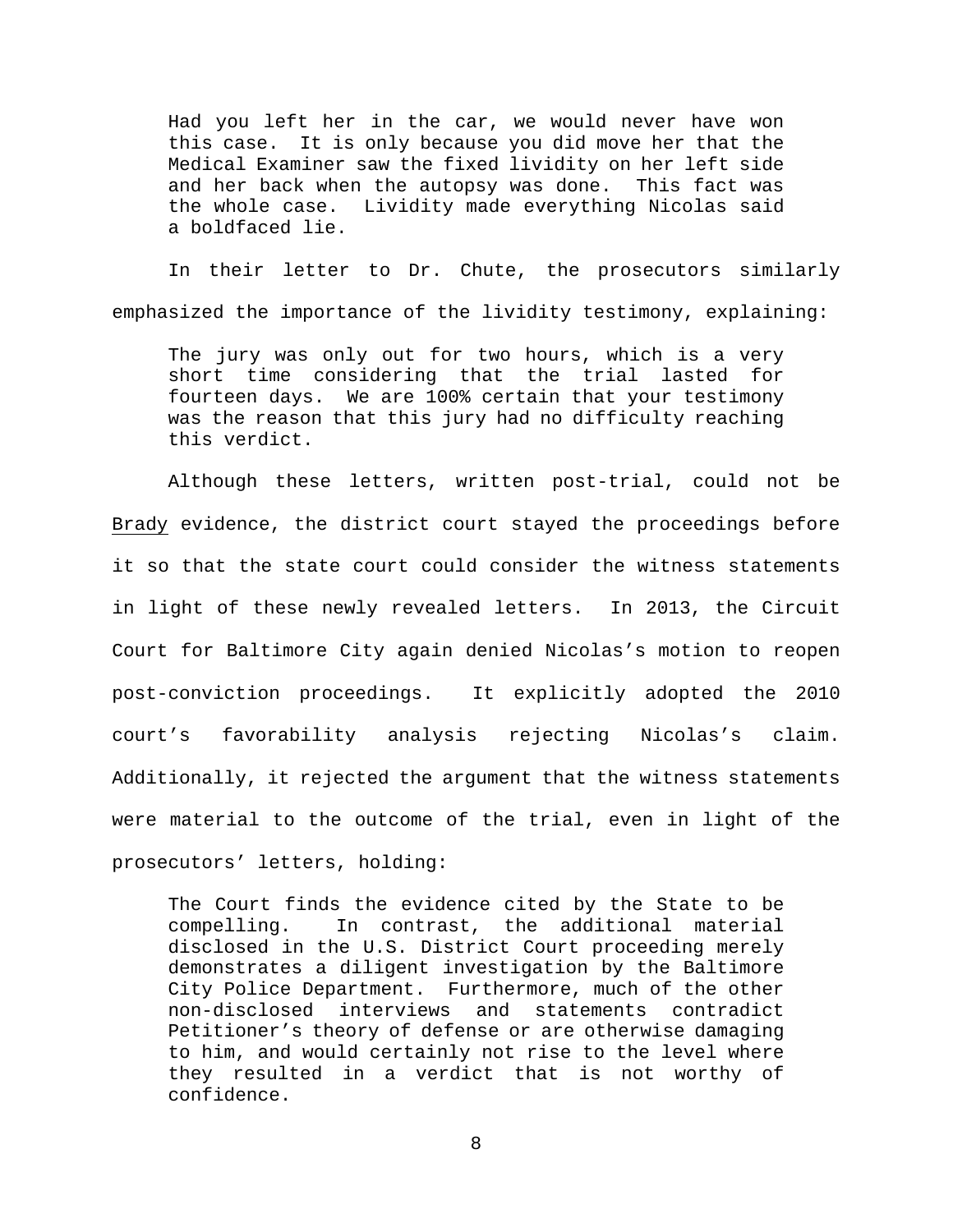The Court of Special Appeals once more denied leave to appeal, this time including a three-page opinion addressing only the impact the prosecutors' letters had on its materiality analysis, explaining:

All that these letters show is that the prosecuting attorneys believed that the evidence of the time of death was crucial to the State's case. The letters do not, in light of all the evidence introduced at trial, render the undisclosed statements material. Therefore, we hold that the non-disclosure did not amount to a discovery violation or warrant post-conviction relief.

The Court of Appeals of Maryland denied Nicolas's petition for certiorari, and Nicolas returned once again to federal court for an adjudication on the merits of his updated § 2254 petition. Nicolas's petition included four claims: ineffective assistance of counsel relating to the lividity evidence; ineffective assistance of counsel relating to a jury instruction; a challenge to the use of gunshot residue evidence; and the Brady claim.

The district court rejected most of Nicolas's claims, but granted relief on the Brady claim. Regarding favorability, the district court found that the state court had based its holding on an unreasonable determination of the facts, explaining:

Evidence suggesting that the fatal shot was fired around 9:45 p.m. would have contradicted the State's theory and supported Petitioner's version of events. As such, there was absolutely no basis for the state courts to conclude that the suppressed statements conflicted with Petitioner's theory of the case.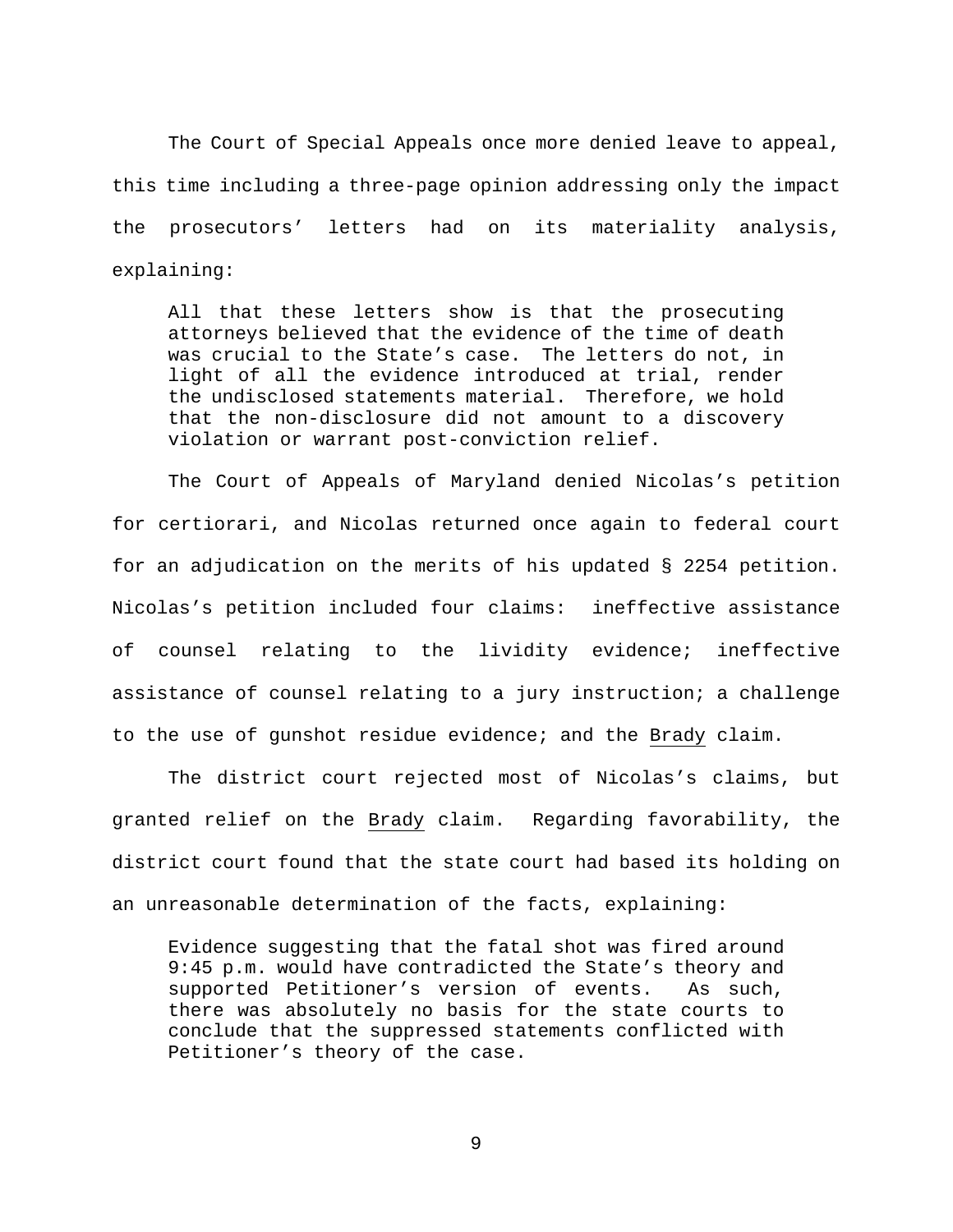Similarly, the district court found that the state court unreasonably applied Brady in holding that the statements were not material, reasoning:

The improper consideration of only the prosecution's evidence led the state courts to the irrational conclusion that the statements were not material. While a review of the record makes abundantly clear that the crux of the case against Petitioner was the lividity testimony concerning the time of death, the import of that evidence was all the more obvious in this case: there is written acknowledgement by the trial prosecutors in this case that Dr. Chute's lividity testimony was 'the whole case.' For the state courts to have suggested otherwise is simply unreasonable and inaccurate.

For these reasons, the district court vacated Nicolas's conviction and remanded for a new trial. The court stayed its order to provide the State an opportunity to appeal. The State timely noted this appeal; Nicolas did not cross-appeal the court's rejection of his other claims.

# II.

The Antiterrorism and Effective Death Penalty Act of 1996 (AEDPA) requires a federal court reviewing a habeas petition that has already been adjudicated on the merits in state court to give considerable deference to the state court decision. A federal court may not grant habeas relief unless the state court arrived at "a decision that was contrary to, or involved an unreasonable application of, clearly established Federal law, as determined by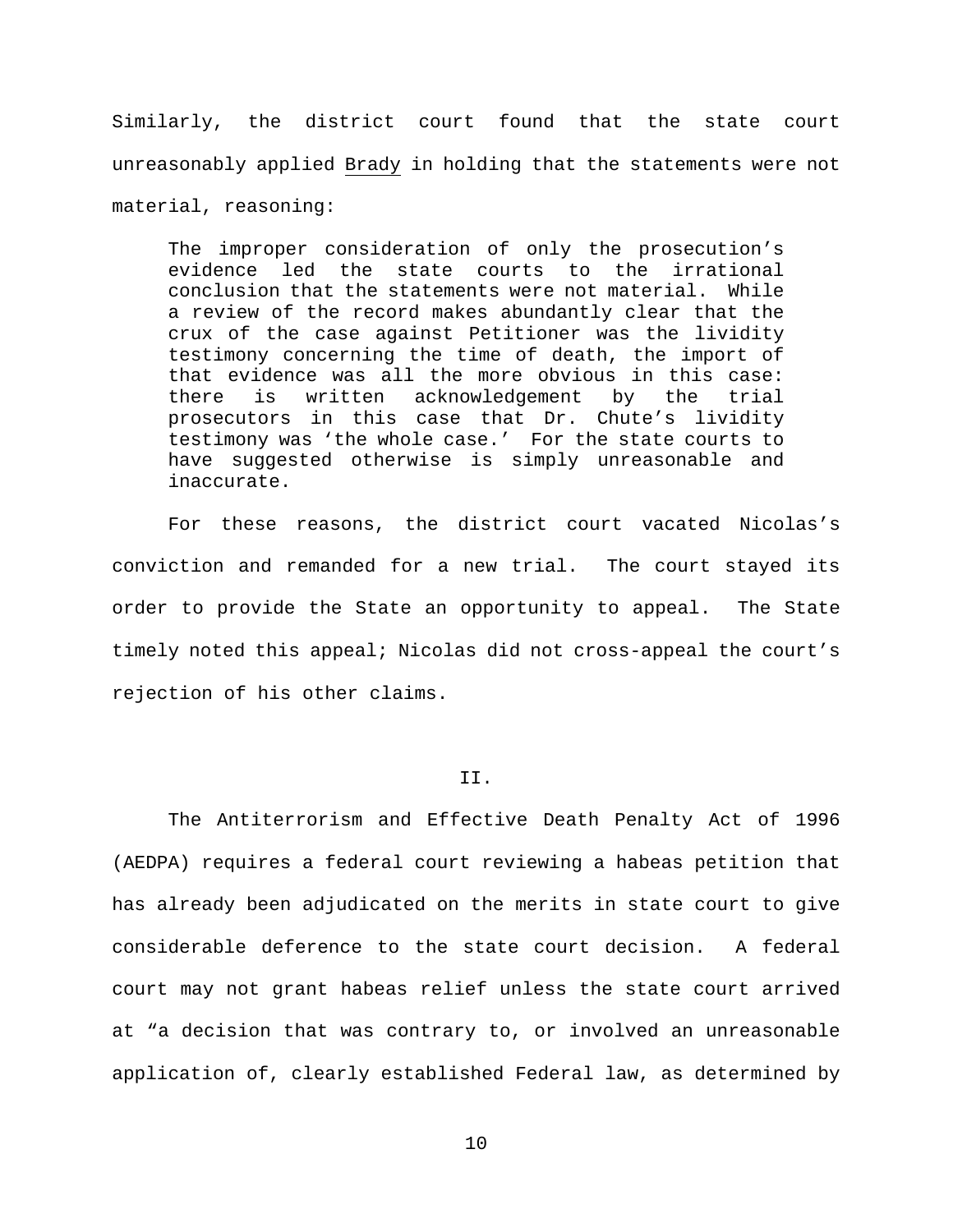the Supreme Court of the United States," or "a decision that was based on an unreasonable determination of the facts in light of the evidence presented in the State court proceeding." 28 U.S.C.  $$2254(d) (2012).$ 

We must presume that the state court's factual findings are correct unless the petitioner rebuts those facts by clear and convincing evidence. § 2254(e)(1). Importantly, we cannot disturb the state court's ruling simply because it is incorrect; it must also be unreasonable. Harrington v. Richter, 562 U.S. 86, 100-01 (2011). We "look through" the Court of Appeals of Maryland's summary denial of Nicolas's petition for certiorari and evaluate the last reasoned state court decisions rejecting the Brady claim. See Brumfield v. Cain, 135 S. Ct. 2269, 2276 (2015).

In Brady, the Supreme Court held that "the suppression by the prosecution of evidence favorable to an accused upon request violates due process where the evidence is material either to guilt or to punishment, irrespective of the good faith or bad faith of the prosecution." 373 U.S. at 87. Therefore, a Brady violation contains three elements: the evidence was (1) favorable to the accused, (2) suppressed by the government, and (3) material to the verdict at trial. Monroe v. Angelone, 323 F.3d 286, 299 (4th Cir. 2003). In determining what prosecutors must disclose, we make no distinction between exculpatory and impeachment evidence. United States v. Bagley, 473 U.S. 667, 676 (1985). Both information that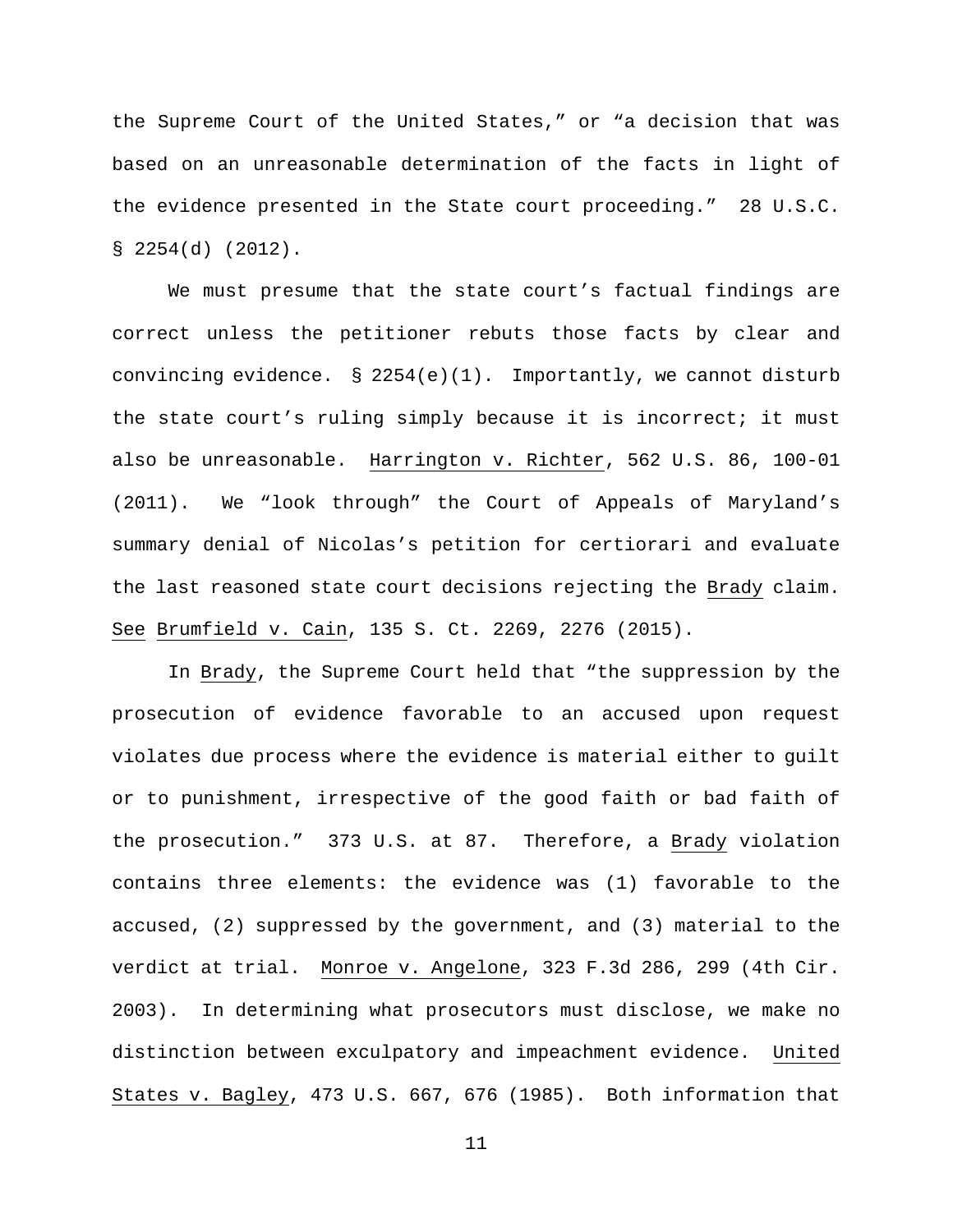undermines the prosecution's case and information that supports the defendant's case constitute Brady material that must be disclosed.

We review the district court's decision de novo, deciding through AEDPA's deferential lens whether Nicolas's Brady claim meets the requirements to warrant a new trial. Lewis v. Wheeler, 609 F.3d 291, 300 (4th Cir. 2010). The parties agree that the State did not disclose Benson and McKinsey's statements to Nicolas until years after trial. As a result, only the favorability and materiality of those statements are at issue.

### III.

Assuming without deciding that the suppressed statements were favorable to Nicolas, the State violated Brady only if the witness statements were also material to the outcome of the trial. See Wolfe v. Clarke, 691 F.3d 410, 424 (4th Cir. 2012). Materiality "is not a sufficiency of the evidence test," and a defendant "need not demonstrate that after discounting the inculpatory evidence in light of the undisclosed evidence, there would not have been enough left to convict." Kyles v. Whitley, 514 U.S. 419, 434-35 (1995). Nevertheless, a defendant claiming a Brady violation must show that "the favorable evidence could reasonably be taken to put the whole case in such a different light as to undermine confidence in the verdict." Id. at 435.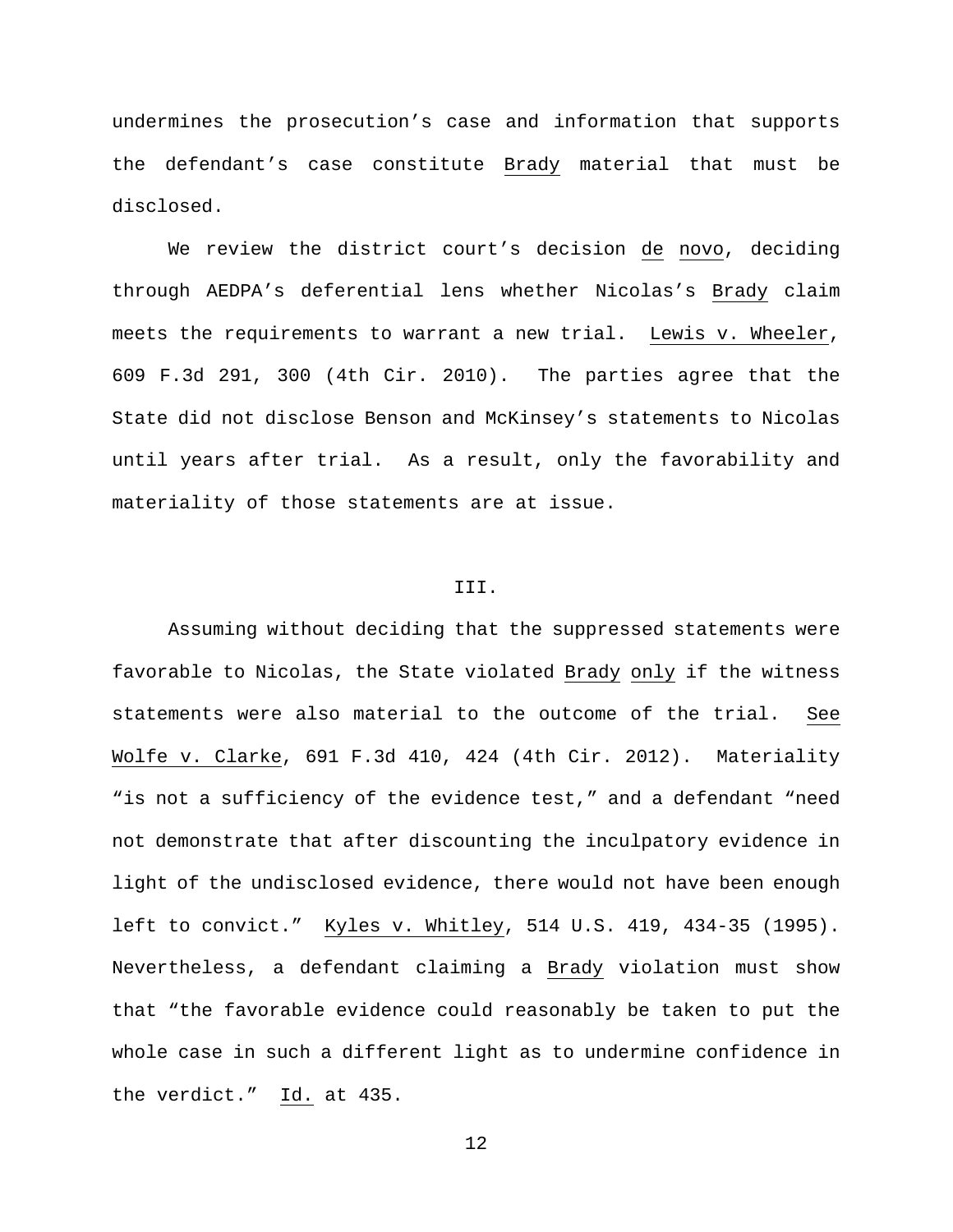In this case, the Circuit Court for Baltimore City did not catalogue all of the evidence offered by Nicolas at trial. But the court did expressly explain that it had considered "the record as a whole" and found that the "undisclosed" witness statements were "not material." The Court of Special Appeals of Maryland, in briefly responding to the prosecutors' post-trial letters -- which emphasized the importance of the lividity evidence -- similarly noted that the letters did not "render the undisclosed statements material."[3](#page-12-0) A federal court can grant relief under § 2254 only if "the state court's ruling" was "so lacking in justification that there was an error well understood and comprehended in existing law beyond any possibility for fairminded disagreement." Richter, 562 U.S. at 103.

Nicolas argues that in rejecting his Brady claim the state court ignored the exculpatory value of the statements -- in corroborating his own testimony as to the time of death -- and their impeachment value -- in contradicting Dr. Chute's time of death estimate. The State maintains that the statements are

<span id="page-12-0"></span> <sup>3</sup> Ordinarily we would focus on one state court decision. In this case, however, the Court of Special Appeals discussed only the prosecutors' letters, without commenting on the Circuit<br>Court's analysis of the undisclosed statements. Thus we assume Court's analysis of the undisclosed statements. the Court of Special Appeals adopted the Circuit Court's reasoning. "[S]ilence implies consent, not the opposite -- and courts generally behave accordingly, affirming without further discussion when they agree, not when they disagree, with the reasons given below." Ylst v. Nunnemaker, 501 U.S. 797, 804 (1991).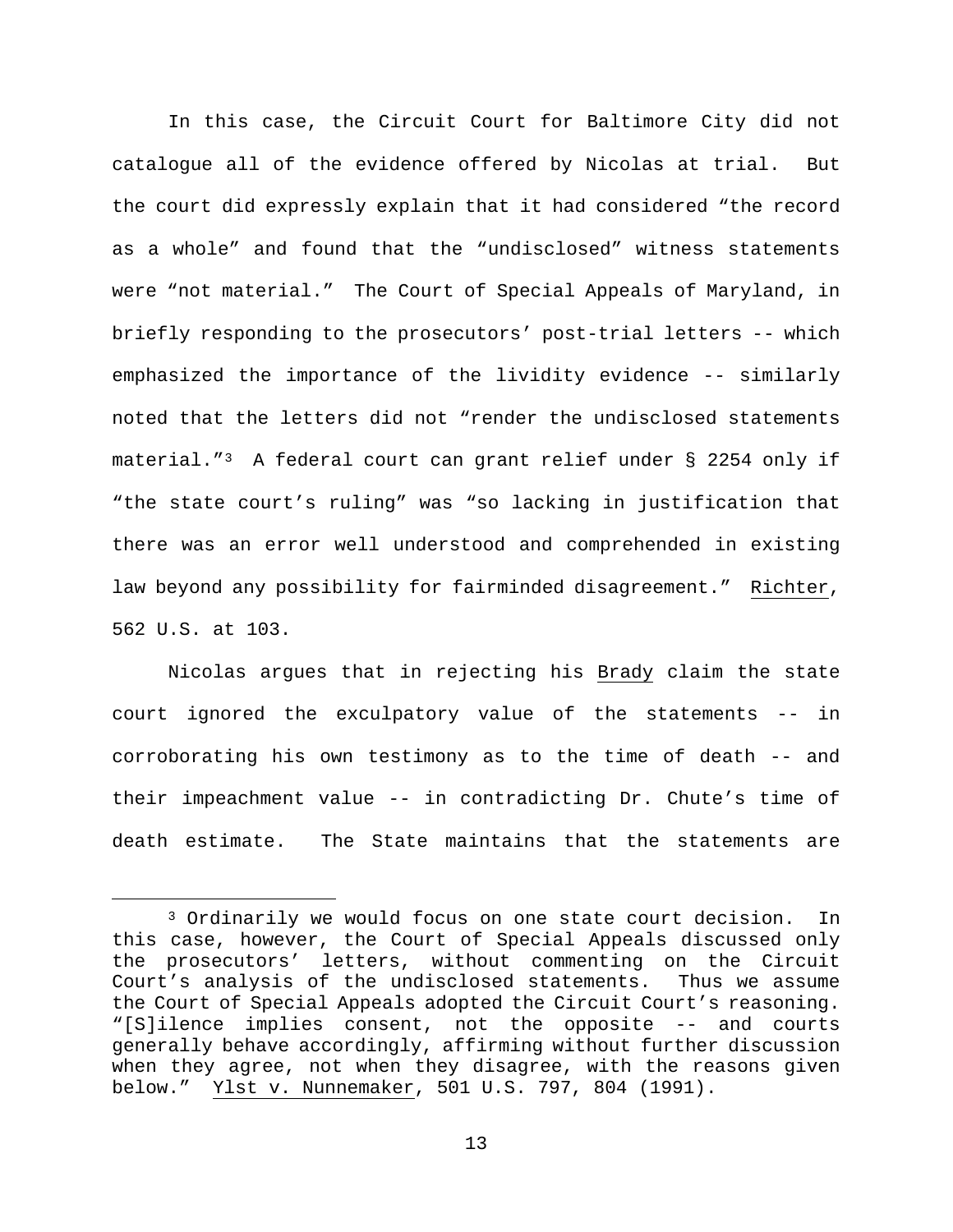immaterial because they "describe a set of events completely unrelated to Nicolas's account of Aja's murder." State Br. 28.[4](#page-13-0)

We recognize that had Benson and McKinsey testified, they might have done so in a way that helped Nicolas. They could have said that they heard a gunshot around 9:45 P.M. on the night of the murder. They could have testified that the sound of the gunshot came from Bowley's Lane, where the police found Aja's body. Of course, the State could have cross-examined them with their original statements, in which both witnesses associated the noise with a car in a cul-de-sac that was not on Bowley's Lane. Moreover, the defense would have to deal with Benson's original statement that the noise was not a gunshot at all, but rather a car backfiring. And critically, the defense would still be confronted with Dr. Chute's testimony that in his expert opinion Aja had been dead for about two hours at the time Benson and McKinsey heard a noise.

Thus, in this hypothetical trial, the jury would have to decide whether Benson and McKinsey actually heard a gunshot or

<span id="page-13-0"></span><sup>&</sup>lt;sup>4</sup> In its Reply Brief, the State also suggests that the statements cannot be considered impeachment evidence because they would not be admissible as such under state evidence rules. We<br>reject this arqument. Brady material does not have to be Brady material does not have to be admissible under state evidence rules as long as it could lead to admissible evidence. See, e.g., Kyles, 514 U.S. at 428-32, 445- 51, 454 (holding that undisclosed information relating to a nontestifying informant was Brady material). In this case, knowledge of the statements could have led to admissible evidence.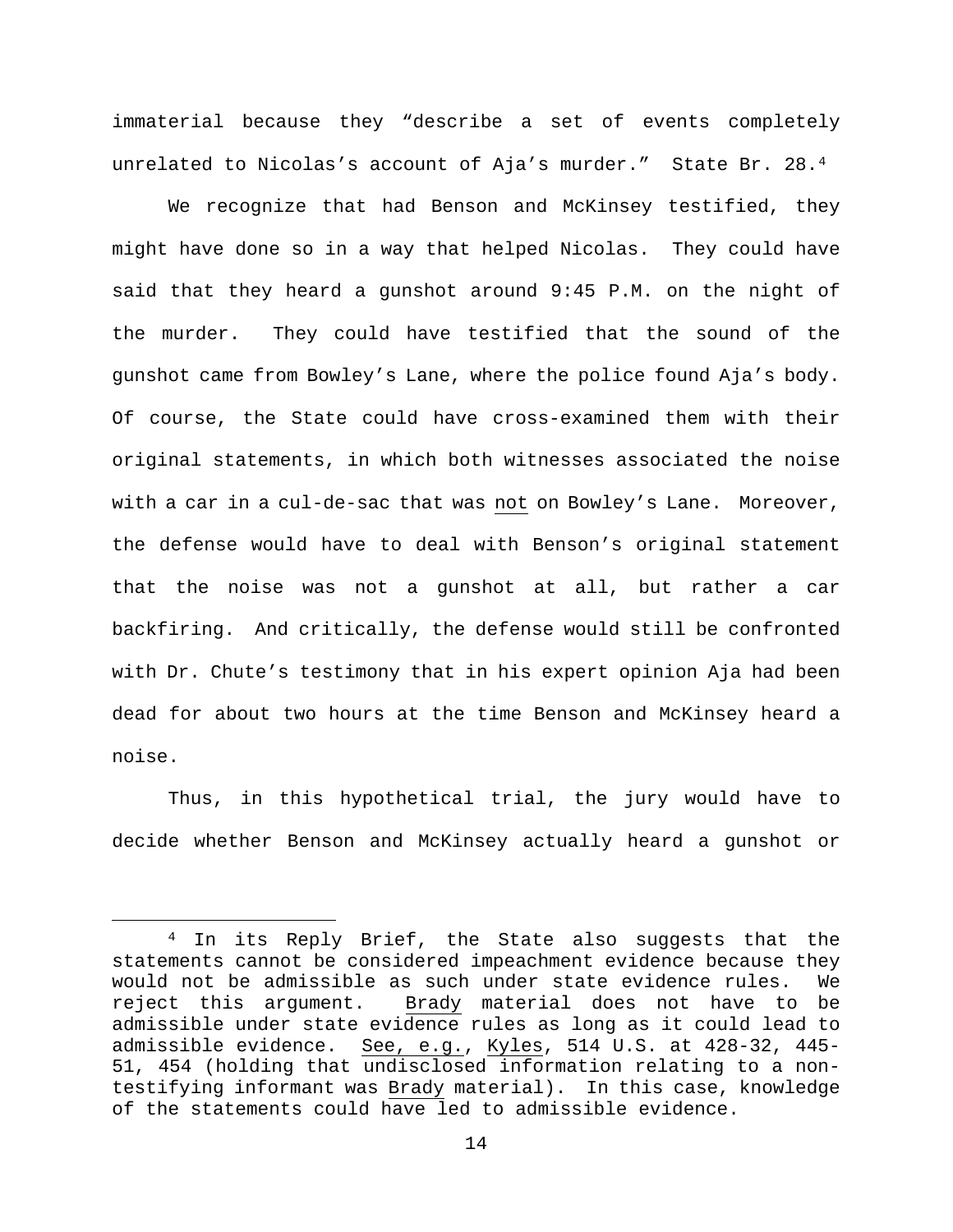whether they were mistaken and heard a car backfiring or some other noise. Further, even if the jury believed Benson and McKinsey had heard a gunshot, the jury would also have to decide whether the sound came from Bowley's Lane rather than from the cul-de-sac the witnesses had originally believed to be the site of the noise. And to reject the State's theory as to the time of death, the jury would have to believe that this new testimony, combined with the limited other evidence Nicolas offered concerning time of death, was enough to undermine the largely uncontradicted expert testimony on lividity.

Considering these inconclusive suppressed statements with the record as a whole, reasonable jurists could well conclude that the statements did not "put the whole case in such a different light as to undermine confidence in the verdict." Kyles, 514 U.S. at 435. Although Nicolas vigorously contested the State's other evidence and offered evidence in his defense -- including his own testimony -- the jury had no apparent difficulty rendering its verdict. The undisclosed witness statements undermine only the State's time of death theory -- and that only if we assume the jury would have resolved each of the conflicting inferences noted above in Nicolas's favor. As the State maintains, the jury could have found the witness statements altogether irrelevant. In any event, it was not unreasonable for the state courts to conclude